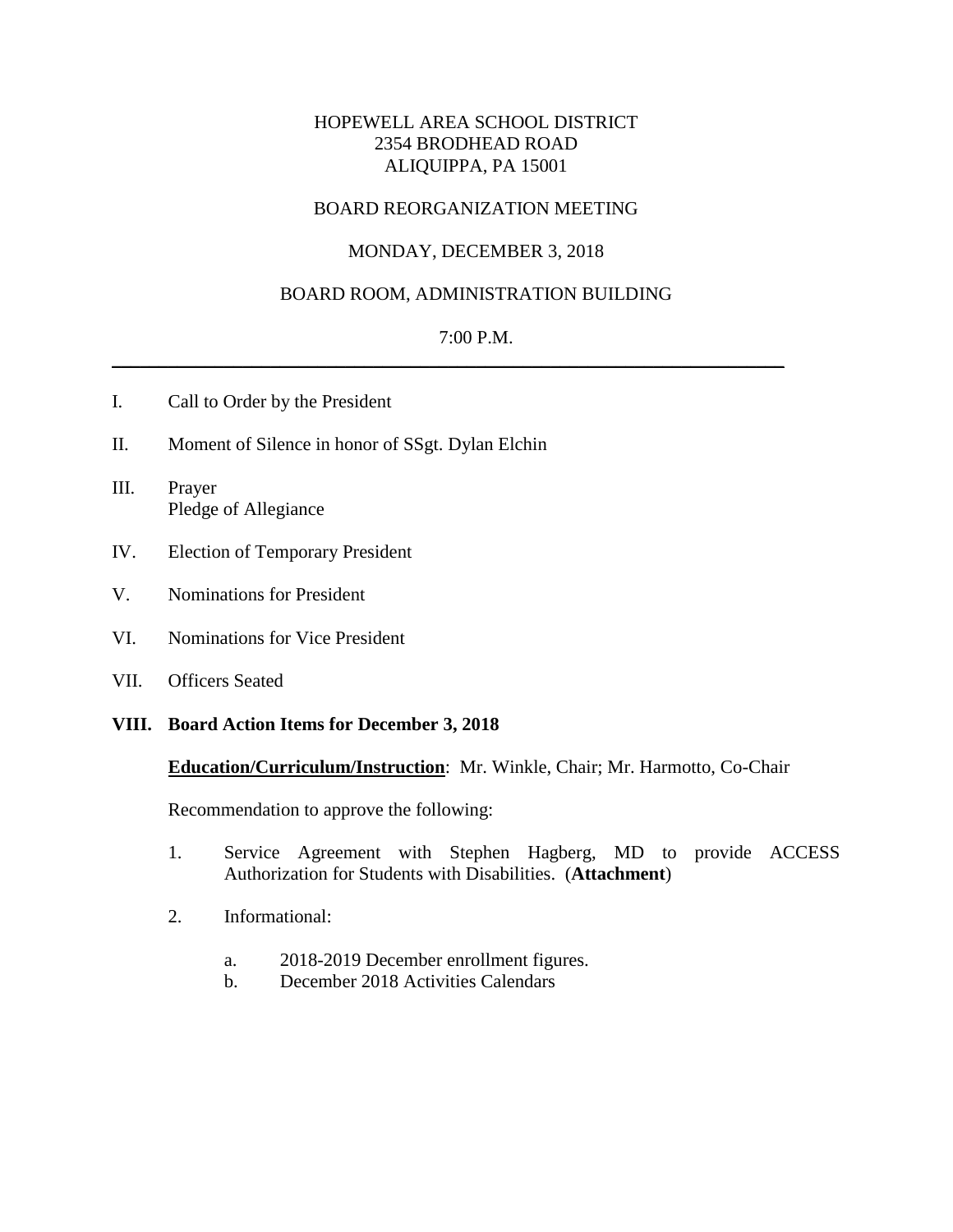# **Legislative**: Mrs. Oblak, Chair; Mr. Caton, Co-Chair

Recommendation to approve the following:

- 1. Work and Business meeting dates for discussion and conducting any other general business that may come before the Board of Directors, as presented. (**Attachment**)
- 2. Informational:
	- a. Reorganization of the Beaver Valley Joint School board, the Beaver Valley Joint School Committee and the Beaver County Career & Technology Center Joint School Board: 2018 mail election ballot.
	- b. SB 1095 passed: Changes to graduation requirements. (**Attachment**)
	- c. SB1098: Encouragement to utilize stop arm cameras on school busses.
	- d. Act 55: School Board Training (**Attachment**)

# **IX. Board Action Items for December 17, 2018**

## **Education/Curriculum/Instruction**

Recommendation to approve the following:

1. Abigail Davis, a student at Geneva College, to fulfill a student teacher placement March 18, 2019 through May 3, 2019 under the guidance of Tonya O'Brien.

## **Buildings and Grounds**:

Recommendation to approve the following:

- 1. Memorandum of Understanding with Total Control Training, Inc. to use District facilities for the purposes of providing motorcycle safety training and education classes.
- 2. Request of Hopewell Youth Baseball to use the Main and Auxiliary gyms at Hopewell High School Monday, February 25, 2019 through March 2, 2019 for Youth Spring Training Camp.
- 3. Informational: Margaret Ross Elementary School will hold a 5K race on April 20, 2019.